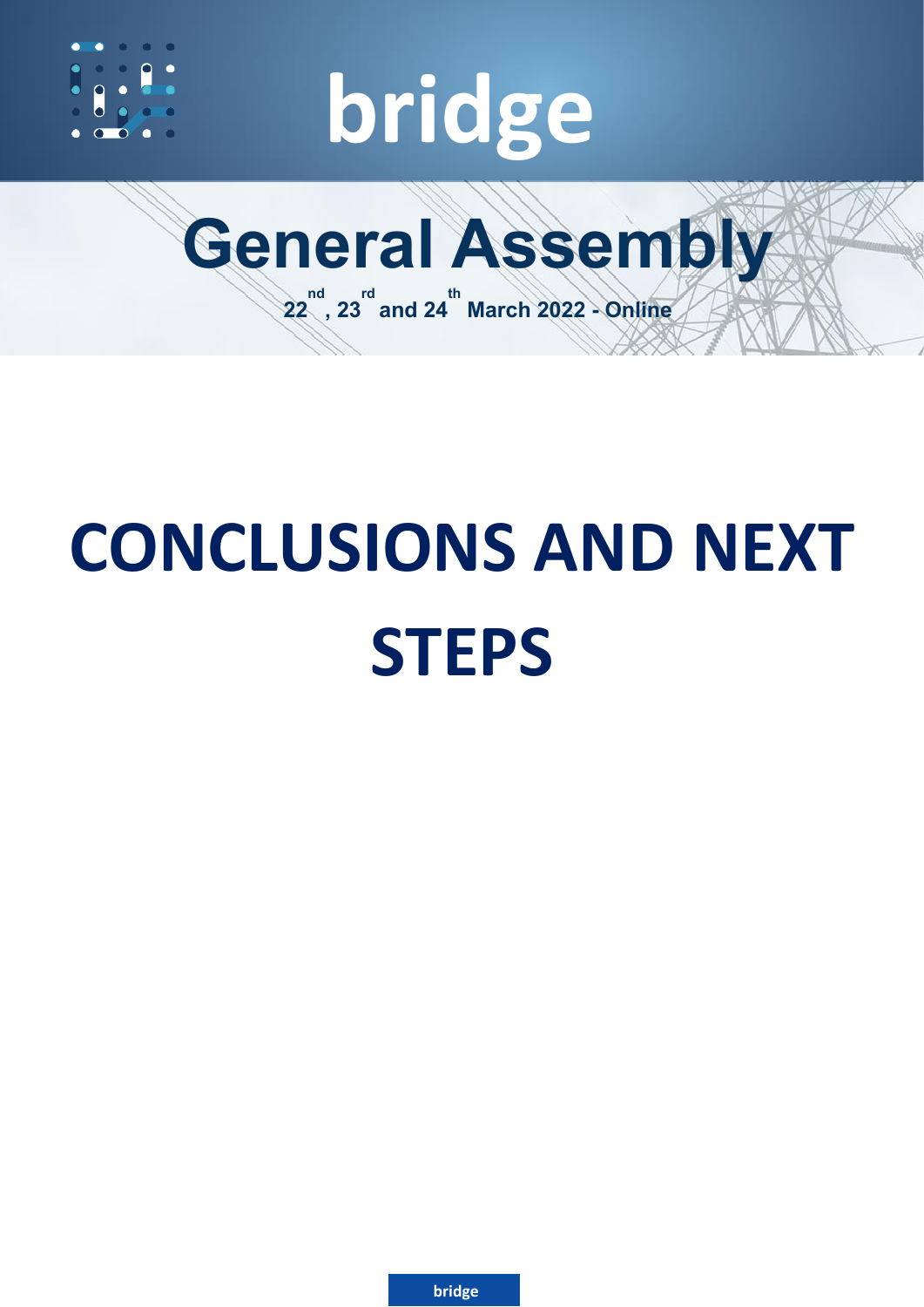

# **CONTENT**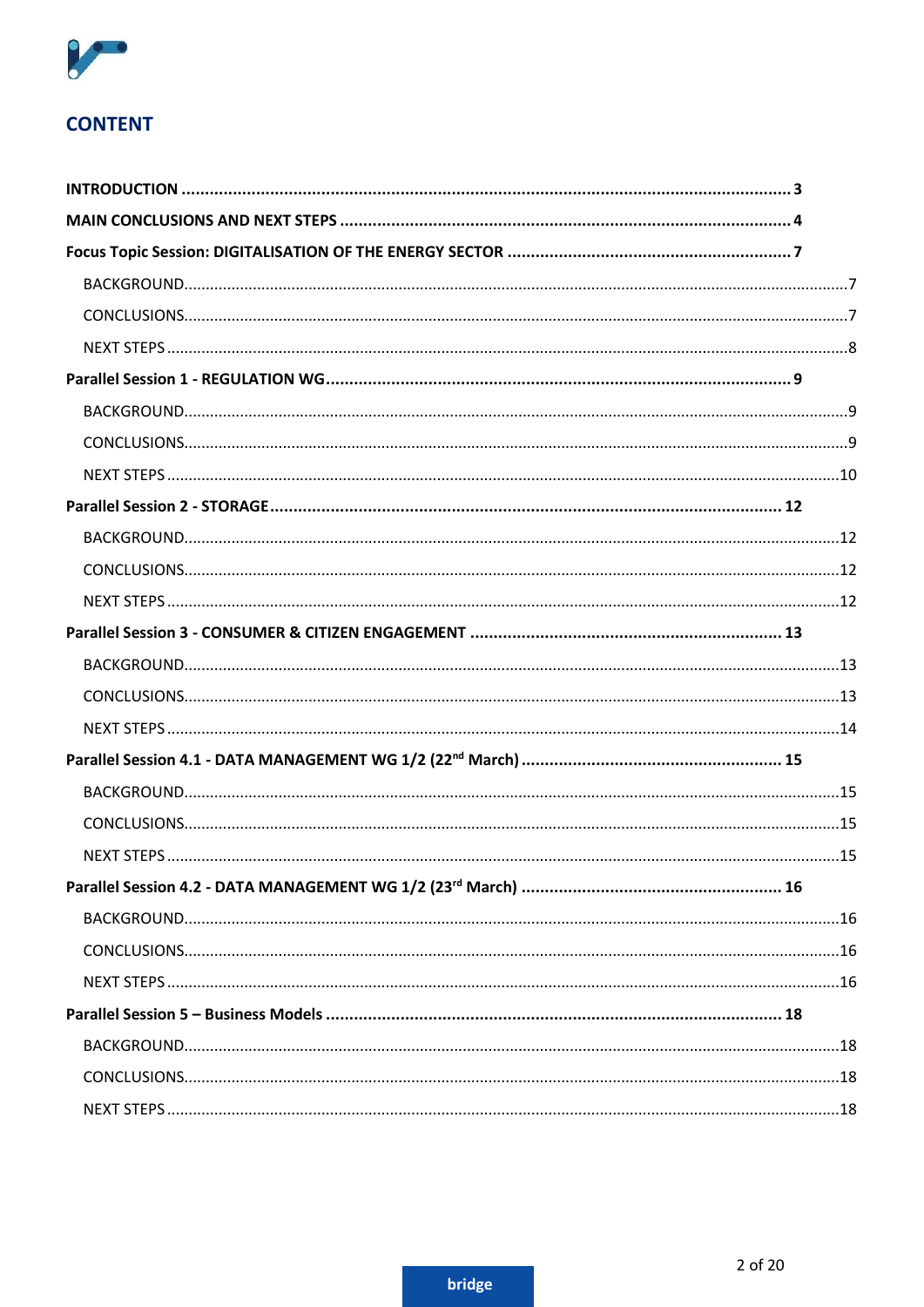

# <span id="page-2-0"></span>**INTRODUCTION**

BRIDGE is a European Commission initiative that brings together research and innovation projects that address Smart Grids, Energy Storage, Islands and Digitalisation to create a structured view of cross-cutting issues. The projects are financed by Horizon 2020 and Horizon Europe programmes. BRIDGE is organised along four working groups, namely Data management, Regulation, Business models and Consumer and Citizens engagement. They report on the results of their work and decide on what topics to collaborate on during the coming year(s) at the annual BRIDGE General Assembly. The most recent Assembly took place online on 22-24 March 2022.

The objective of these annual meetings is to share experience and create a better understanding among the BRIDGE projects, learn more about the projects results and help them to strengthen cooperation with a view to establish European best practice standards. BRIDGE aims to stimulate structured dialogues between regulators, authorities and innovation projects on smart grids and energy storage, as well as to facilitate the uptake of innovative technologies in the energy sector. BRIDGE also aims to synthesise and deliver conclusions and recommendations on exploiting the project results that would support, from the energy perspective, the delivery of the Green Deal objectives.

The Assembly was very well attended, with over 200 people in the plenary and around 70 participants at the various parallel sessions that represented 58 projects. This year, on top of the traditional presentation of new projects (5) and lessons learned from the completed ones (5), we looked into bringing closer together communities relevant to the Energy R&I. We had presentations from the ETIP SNET, we learnt about ; the JRC presented the EIRIE platform and two other initiatives came to present themselves and share their latest updates, namely the Clean Energy Transition Partnership and the European Joint Programming Platform Smart Energy Systems (JPP – SES).

The sessions covered the work of the four working groups that are active in BRIDGE as well as the results of the Replicability and Scalability Task Force (which concluded their work). In preparation of future work, we also held sessions dedicated to two key topics - digitalisation of the energy sector and storage.

A video summarising the main aspects and conclusions of the GA will be made available in DG ENER YouTube channel and communicated to the entire BRIDGE community through its newsletter.

This year's GA emphasized that technologies, and technology development, are crucial to achieve our Green Deal objectives. Our energy system needs to change, the technologies we use need to evolve and some of the technologies we need are not yet available at a cost-competitive level. Thus, furthering the R&I activities, scaling up innovative solutions and ensuring their market uptake are instrumental.

The various GA sessions made the link with the EU strategic and policy framework for energy, notably the EU strategy on energy system integration and the upcoming Digitalisation of Energy Action Plan, the 'Fit for 55' package and the latest RePowerEU plan. Representatives of DG Energy presented to the participants the latest developments, stressed the importance to remain aware of and connected to the policy framework, as on the one hand it underpins their work for years to come and, on the other hand, makes good use of the feedback coming from the BRIDGE community. It was stressed that the R&I efforts and related project are central to the clean energy transition and the EU efforts on maintaining the security of energy supply.

Despite the Covid-19 crisis and the difficulties it brought to working conditions and meetings, the projects individually and the Working Groups and Task Forces collectively have shown great resilience and flexibility and delivered on most the planned outcomes (see below for more details). These are excellent achievements that have been possible thanks to the dedication and hard work of the research community, for which the BRIDGE initiative continues to prove that is a key pillar.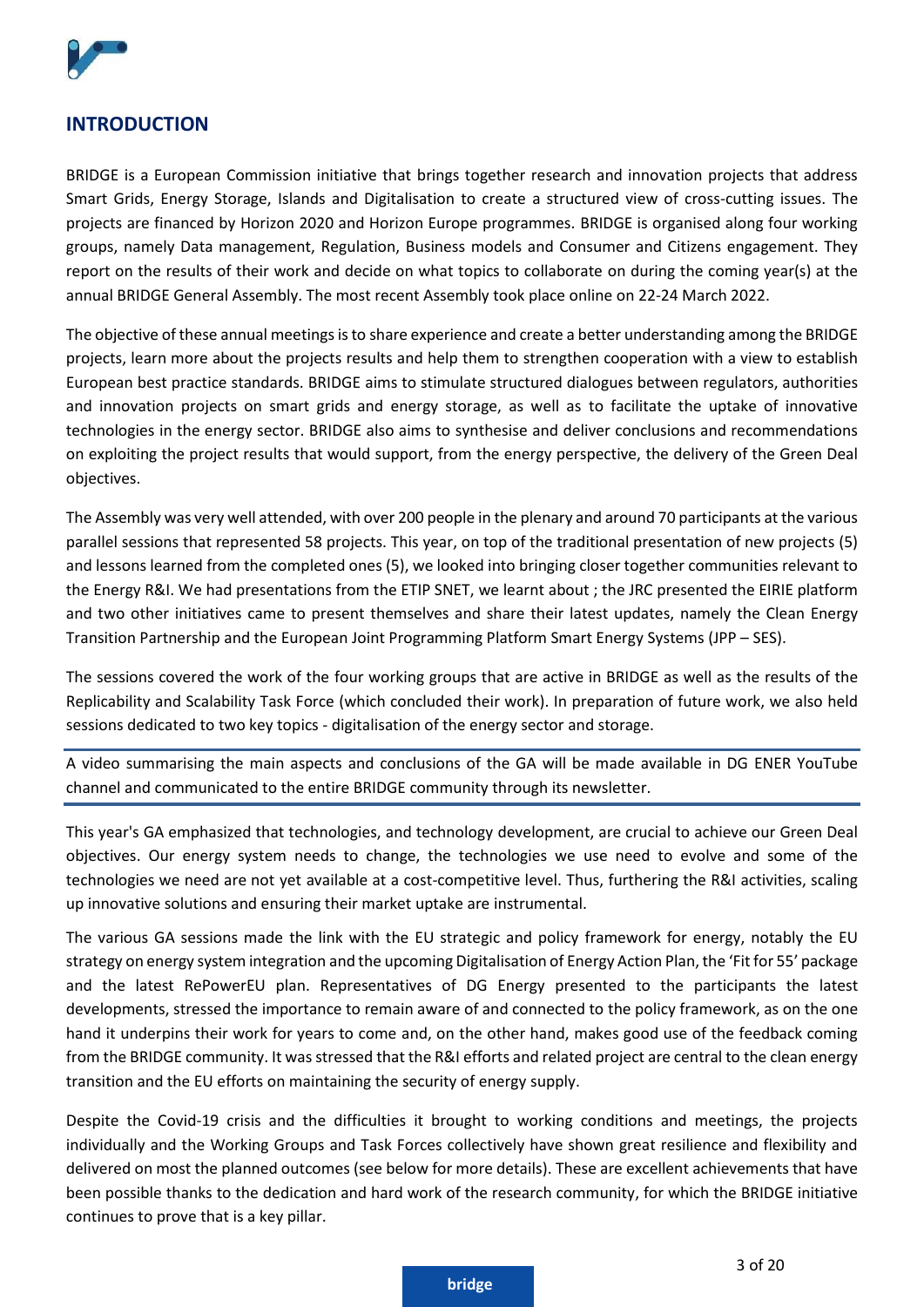

#### <span id="page-3-0"></span>**MAIN CONCLUSIONS AND NEXT STEPS**

With BRIDGE running for more than six years now, we can consider it as a well stablished and successful organisation that is attracting an ever-increasing interest.

#### With respect to the general organisation of BRIDGE:

- 1. BRIDGE can only work if the projects effectively participate in its activities and contribute to the relevant deliverables. To support that, the policy and project officers in DG Energy and CINEA, together with the BRIDGE Secretariat will continue to facilitate the membership and participation of projects in BRIDGE and to report about it.
- 2. The BRIDGE General Assembly (and initiative as a whole) is open to cooperation with other initiatives, external projects, and platforms such as the **ETIP SNET**, the **Clean Energy Transition** and the **JPP SES.**  BRIDGE projects were invited to consider getting involved in international collaboration on smart grids development, with special regard to the International Smart Grids Action Network<sup>1</sup> and the Green Powered Future Mission<sup>2</sup>. It is important to strengthen the sharing of experiences and identify potential synergies and areas of common action. The European Commission and the BRIDGE secretariat will therefore continue to **involve external stakeholders,** in a flexible manner, to define common priority topics, synchronise efforts and optimise the global use of resources to achieve a sustainable energy transition.
- 3. Sharing data, experiences, working methods and best practices were highlighted as an important added value of BRIDGE in many sessions. Optimal ways to facilitate this deserves additional attention, as the number of projects, organisations and persons involved in BRIDGE continue to expand. The Commission (JRC and ENER), with PANTERA H2020 project, BRIDGE and ETIP SNET are working together to develop the *Knowledge Management and Sharing Platform* (The European Interconnection for Research Innovation & Entrepreneurship (EIRIE) Platform - [https://ses.jrc.ec.europa.eu/eirie/en\)](https://ses.jrc.ec.europa.eu/eirie/en). Further activities and discussions will be necessary for improving and optimising it will be held, as well as considerations on how to make it most useful for all the BRIDGE projects.

Replicability and scalability of project solutions, including exploitation make an important part of the project progress reviews. All BRIDGE projects are requested to clearly present in their reports KER (key exploitable results), who is going to exploit the results, exploitation pathways and stakeholders involved. *More information on how to implement replicability and scalability methodologies is presented in the Scalability and Replicability Task Force – Guidelines for implementing the prescribed technology – report that can be downloaded in the BRIDGE online site.*

Additionally, all projects report on their BRIDGE involvement during the respective reporting period, including both technical contributions and allocated resources. Active contribution to the BRIDGE community, as well as a high potential to produce replicable and scalable solutions are important features that add not only to the value of the individual projects, but also strengthen the initiative as a whole. This acts as a win-win lever and emphasize the European added value.

<sup>&</sup>lt;sup>1</sup> ISGAN is an initiative of the Clean Energy Ministerial, as well as a Technology Collaboration Platform of the International Energy Agency. To learn more visit: ISGAN - [Homepage \(iea-isgan.org\)](https://www.iea-isgan.org/)

<sup>&</sup>lt;sup>2</sup> The [Green Powered](http://www.mission-innovation.net/missions/power/?msclkid=1b9b0ea8c79d11ec82905046d6d8abd9) Future Mission was launched in 2021 by Mission Innovation. To learn more visit: Green Powered Future Mission – [Mission Innovation \(mission-innovation.net\)](http://www.mission-innovation.net/missions/power/?msclkid=1b9b0ea8c79d11ec82905046d6d8abd9)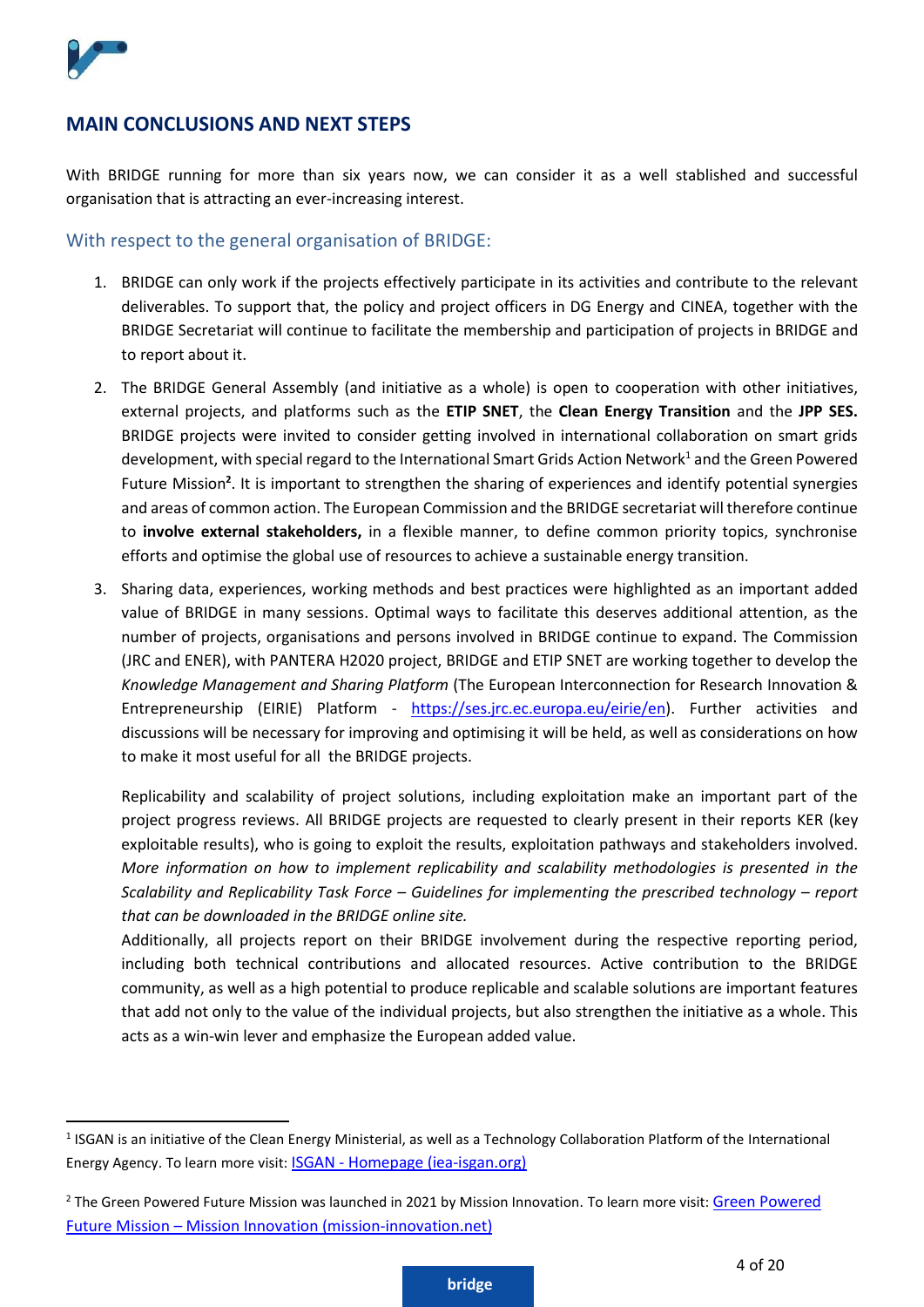

#### With respect to the individual sessions:

- 1. **Digitalisation** (as a focus topic): The European Commission intends to publish the Digitalisation of Energy Action Plan (DoEAP) in QIII 2022. The Bridge working groups presented valuable input and recommendations and will continue to interact with the Commission services on the key topic of digitalisation. The aim of the future exchanges will include:
	- a. identifying Bridge deliverables that are suitable to be scaled up for being used in all new Bridge projects or even beyond the Bridge community (e.g. integrate them in EU policy actions such as the data exchange governance framework);
	- b. proposing R&I topics for the future EU programmes (notably Horizon Europe and Digital Europe); and
	- c. supporting the future implementation of the DoEAP
- 2. The **Regulatory working group will take contact with all member projects in the coming weeks** to request feedback, in particular on interest in and contribution to the topics to be addressed in 2022, the work plan, and the contact point(s);
- 3. The **Data Management working group** will cover in 2022 the following topics and activities:
	- a. **Use-case repository**: technical platform; governance
	- b. **Data Exchange Reference Architecture (DERA)**: practical tools for implementation; cross-sector data spaces; data governance
	- c. **Reference framework: Generic Business Processes (GBPs)**; role model (HEMRM); semantics
	- d. **BRIDGE User Group**: liaisons; standards landscape ; support and education
	- e. **Interoperability of home appliances**: standards and adapters; common languages; similar functionalities
- 4. The **Consumer and citizen engagement working group will kick off its work**, based on the agreed priority topics, which were discussed in a meeting **on 01 April 2022**.
	- a. The Subgroup Indicators of Engagement will create a baseline of indicators that includes information about interaction between indicators, their evolution over time and their contextualisation.
	- b. The Subgroup development and use of Smart Tools will focus on the type of tools (awareness raising vs. action oriented) to better promote the energy transition and the use of design thinking as an enabling method for Smart Tools development. Also, it will identify best practices for replicability and scalability
	- c. The Subgroup Strategies of Engagement will merge insights from stakeholder categorization with strategy mapping and will consider the issue of flexibility (changing strategies as project proceeds) and contextual factors
- 5. **STORAGE** There is no specific working group focusing on storage. Nonetheless, a group of interested experts from relevant projects will work together to address the topic in a coordinated manner. Over the next months, the activity will address the following topics:

Short survey to be prepared by the support team & EC to identify who does what within BRIDGE projects on storage:

- what storage (sub-)type and how is integrated in each project, purpose of R&I, lessons learned, key storage expert of the project
- questions about possible experts who could periodically consult EC and liaise with permanent WGs

BRIDGE Projects will provide one page on storage aspects per project (character number in survey will be limited)

This is to be followed by basic mapping of projects and selection of the initial group of 5 experts.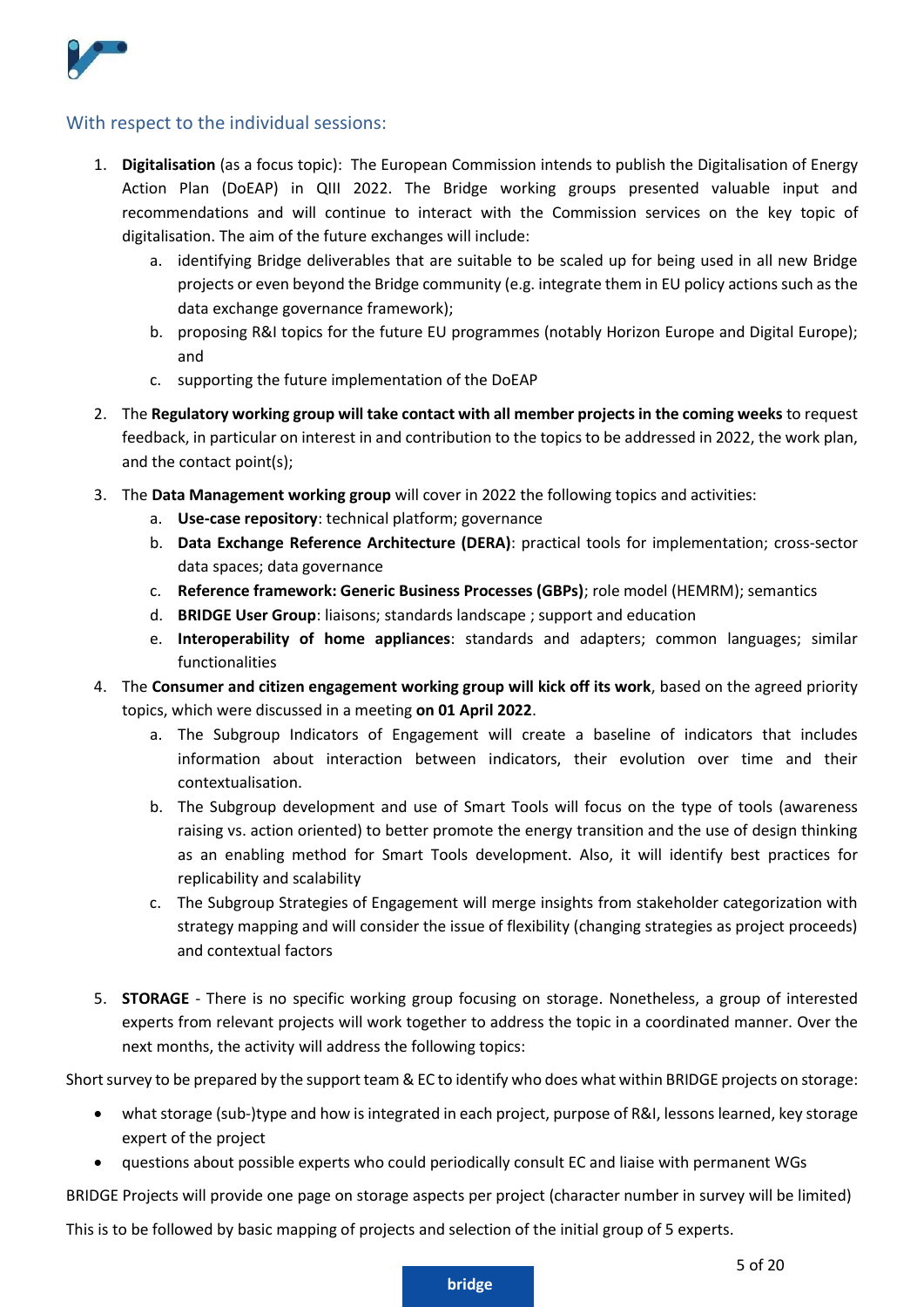

The objective is to align ongoing actions and priorities within other stakeholder groups addressing storage such as: ETIP SNET WG2 – Storage, EASE – European Association for Storage of Energy or Batteries Europe. The Info exchange interaction between these different storage R&I forums will be streamlined before summer break

# 6- Considering that the **Business Models WG was re-launched late in 2021, it started its activities later than the rest of WGs, this WG will dedicate the next months to finalise the work on the report on:**

a. the Investigation of relationship of Use Cases (UC) and cross-domain Business Models.

The activities will then focus on the next topic to be addressed:

b. Design of tools and repositories to evaluate the benefit of the services and solutions and to better include data value chain observability.

**The Commission will aim to provide an update of the work plans and next steps by June 2022 to the BRIDGE Community**, following feedback on the first steps as identified above that are due for May 2022.

6 of 20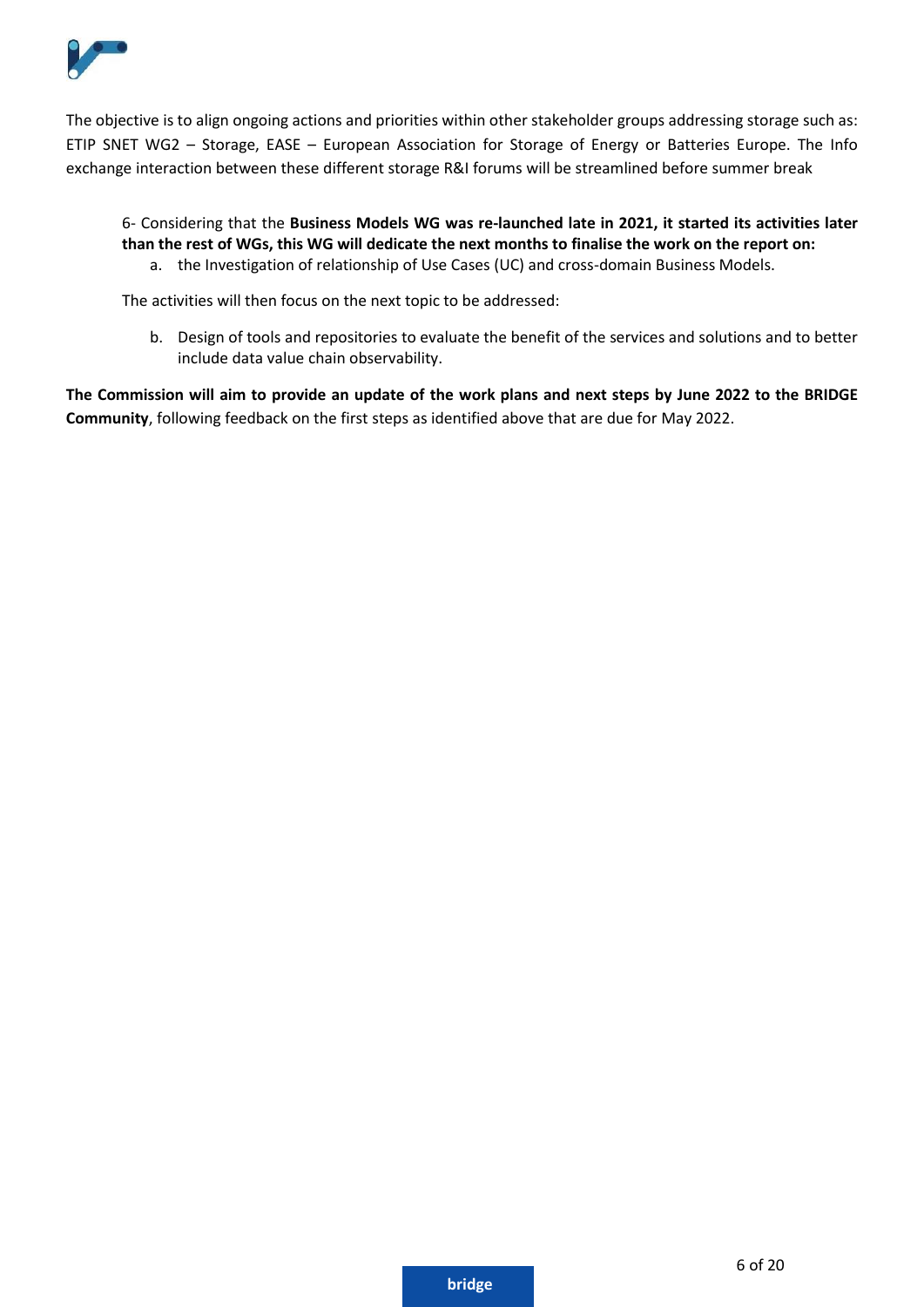

# <span id="page-6-0"></span>**Focus Topic Session: DIGITALISATION OF THE ENERGY SECTOR**

#### <span id="page-6-1"></span>**BACKGROUND**

The goal of this session was to collect further views from the Bridge working groups (WGs) in support of the preparation of the upcoming Digitalisation of Energy Action Plan (DoEAP). DG ENER introduced the topic and briefly presented the main components considered for the DoEAP. The chairs of the four WGs presented some overall views and comments on behalf of the respective groups. Finally, a panel discussion concluded the session.

#### <span id="page-6-2"></span>**CONCLUSIONS**

- **Data management** there are already available some products that need to be scaled up and to ensure their wider use, including through standardization.
- Ensuring interoperability is a key aspect, which needs to cover all the relevant levels of interoperability (according to the SGAM model).
- Open data and solutions can support interoperability and scalable solutions.
- **Regulation** is key in deployment, complementing and underpinning digitalisation, e.g. access to data, design of market products, cross-border and regional cooperation, monetising flexibility.
- Integration of the energy system is needed and access to data is key (e.g. availability of grid data, monitoring and observability). Thus, investments and new tools for data access and management are needed.
- A lot of data is already available. Thus, sharing and reusing it is key. However, in doing so we need to make sure that we share only the data that is needed (e.g. for flexibility) and not overburden the IT networks by sharing data that is not necessarily needed elsewhere.
- A mapping is needed: generated data versus needed data, shared and used by whom and for which purposes.
- Assuming the data is available and shared, we need to put in place proper tools to valorise it and create innovative energy services, with consumers at their core.
- From a regulatory perspective there are three main types of data: metering data, grid data, market data. Each type has its own specificities and challenges.
- **Consumers** need to remain at the centre, retain control of their data, be empowered (and feel involved, care for that) and skilled. They could help further designing the energy systems and organizing the energy markets.
- Competition on the market should work, consumers should not be captive to e.g. platforms. Clear legal frameworks for energy communities still need to be completed.
- **Business models** should support all these developments, including interoperability, data access and sharing, cybersecurity. This will be done for better system integration and security (including by the establishment and use of interoperable platforms for innovative services).
- Clear options should be presented to consumers, so they can choose from a 'menu'. Consumers are not in the best position to propose themselves new business models.
- **Horizontal matters:**
	- $\circ$  There are major benefits, but also challenges regarding the digitalisation of the energy sector. Thus, the DoEAP has a clear need and value in coordinating actions.
	- $\circ$  The WGs are not only interested, but also fully prepared to contribute to it. They already table valuable inputs.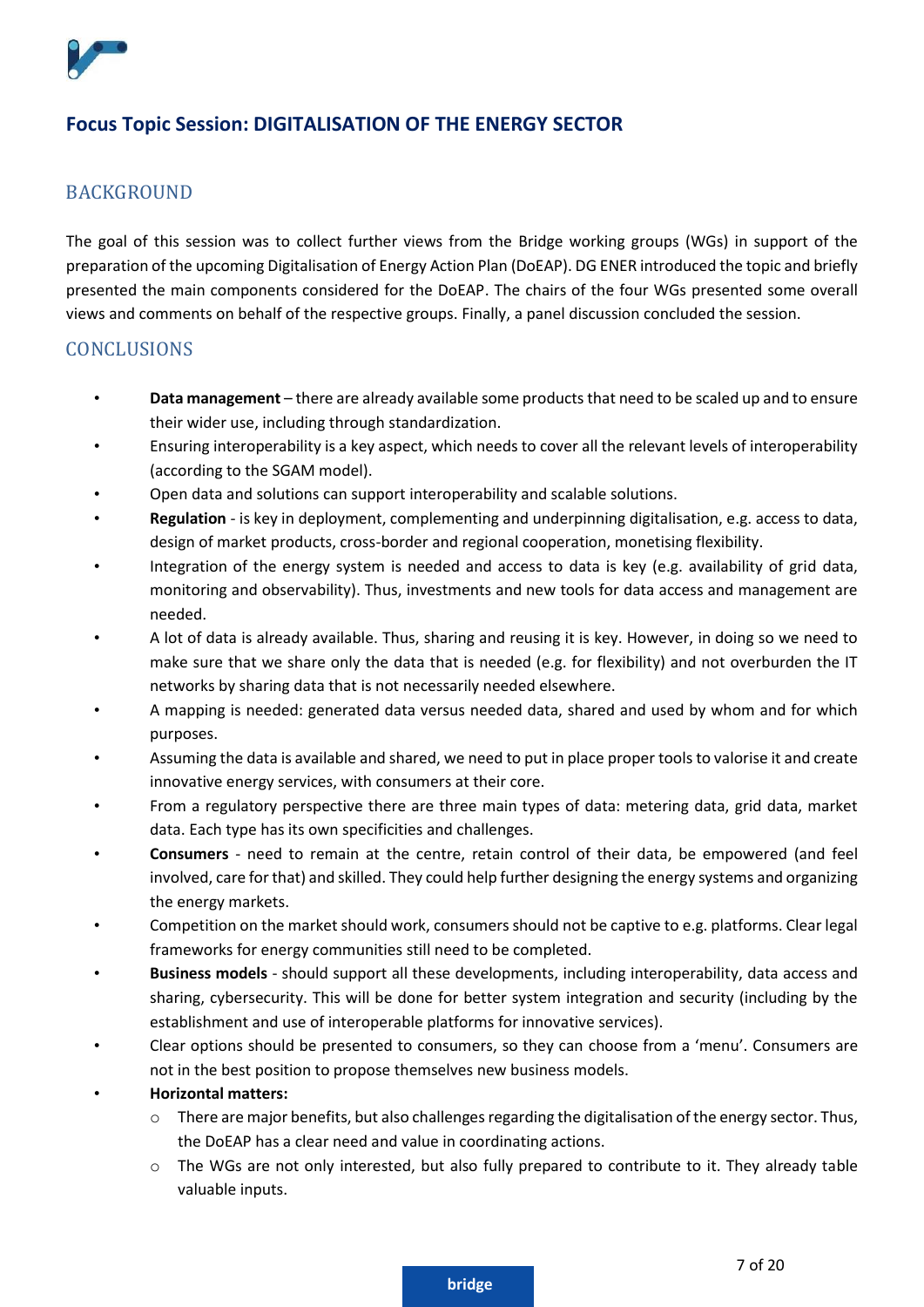

- o There was a wide agreement cross-WGs: Establishing and using the use case repository (as proposed in Data WG) is very beneficial for several purposes – establishing data flows and actors involved, inputs for business models etc.
- o It was suggested focus on innovation on cross-cutting topics: consumers (empowerment, engagement, help and simplify their involvement, educate), and cross-sector business models.

#### <span id="page-7-0"></span>NEXT STEPS

- The Commission intends to publish DoEAP in QIII 2022;
- Bridge WGs will continue to interact with the Commission services on the topic of digitalisation of energy. This cross-cutting topic will be present in the future work of the WGs. The aim will include:
	- o identifying Bridge deliverables that are suitable to be scaled up for being used in all new Bridge projects or even beyond the Bridge community (e.g. integrate them in EU policy actions such as the data exchange governance framework);
	- o proposing R&I topics for the future EU programmes (notably Horizon Europe and Digital Europe); and
	- o supporting the future implementation of the DoEAP;
- Bridge WGs will continue to coordinate and cooperate with each other to develop topics of common interest (including the ones identified in the session - the use-case repository, ensuring a consumercentric approach, cross-sector business models).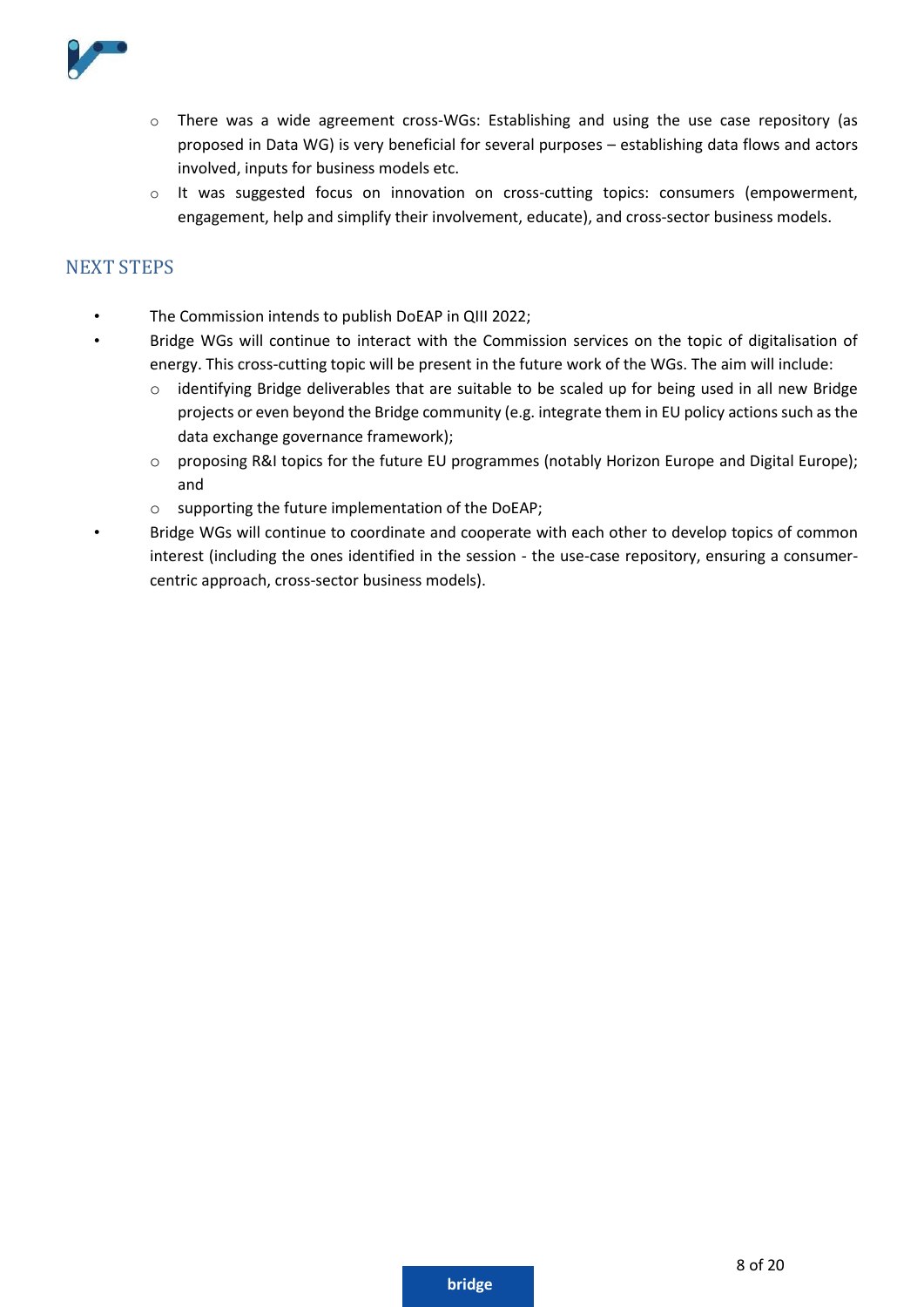

# <span id="page-8-0"></span>**Parallel Session 1 - REGULATION WG**

#### <span id="page-8-1"></span>**BACKGROUND**

During 2021, the BRIDGE Regulatory WG worked on five main actions in support of a robust and future proof market design. Several challenges exist where additional innovation and related regulatory recommendations are beneficial. The challenges were presented at the start of the session and were the basis of the work performed in the different actions of the Regulatory WG in 2021.

Recommendations and best practices were presented related to: **1) Product design for system services, including harmonisation needs; 2) The role of energy communities to provide system services; 3) Cross-border cooperation and network planning; 4) Market integration and flexibility mechanisms; 5) Local market design**.

In the second part of the session, introduction was given by the European Commission on the ongoing initiative to draft a new Network Code/amend existing Network Codes to fill possible regulatory gaps to support the uptake and use of flexibility. The session ended by a debate with the action leaders and representatives of TSO and DSO organisation on the main barriers to be solved to support the uptake of flexibility and which solutions, from their research, should be put forward.

#### <span id="page-8-2"></span>**CONCLUSIONS**

The main conclusions highlighted during the session could be summarized as follows:

- 1. To facilitate the efficient use of flexibility in the system, it is crucial to develop harmonised system services and flexibility products that deliver for all the relevant stakeholders. To do so, requirements from the system needs to be carefully addressed while the concerns of flexibility providers should be taken on board from the start, in order to maximize the use of the flexibility potential available. A precondition for harmonisation of products and services starts with the use of common definitions of services, products and product attributes in scope, both for R&D purposes but also for establishing robust regulatory recommendations.
- 2. For the development of successful, innovative and efficient services within energy communities, it is important to remove regulatory barriers for collective flexibility and/or participation of flexibility from the low voltage grid to different flexibility services. In addition, it is important to educate citizens on the energy issue, to include them from the earliest stages of service development and to continuously interact with them to adapt services to their needs, so that as little disturbance as possible in their daily life will be caused. In addition to regulatory changes, the design of appropriate business models and engagement strategies will be essential.
- 3. The provision of more intelligent technologies for Transmission System Operators (TSOs) and Regional Coordination Centres (RSCs) is of extreme importance for ensuring European System security, which will have a beneficial effect that will feed the rest of the electricity system. Also, the us of flexibility in network planning will need to be further established and could contribute to stability and security of supply.
- 4. There are multiple flexibility mechanisms to unlock flexibility. There is no one-fit-all approach for defining the most appropriate mechanism or to design the specifications of a certain mechanism. Overall, flexibility mechanism design has to consider the specificities of a certain problem, grid, available flexibility,…and should be based on a consumer-centric approach to ensure the highest social acceptance, data confidentiality, meeting specific digitalization requirements.
- 5. Some specific aspects need to be considered when designing local flexibility markets for DSOs, such as the local character, the need to include network information, the option to include LT reservation of flexibility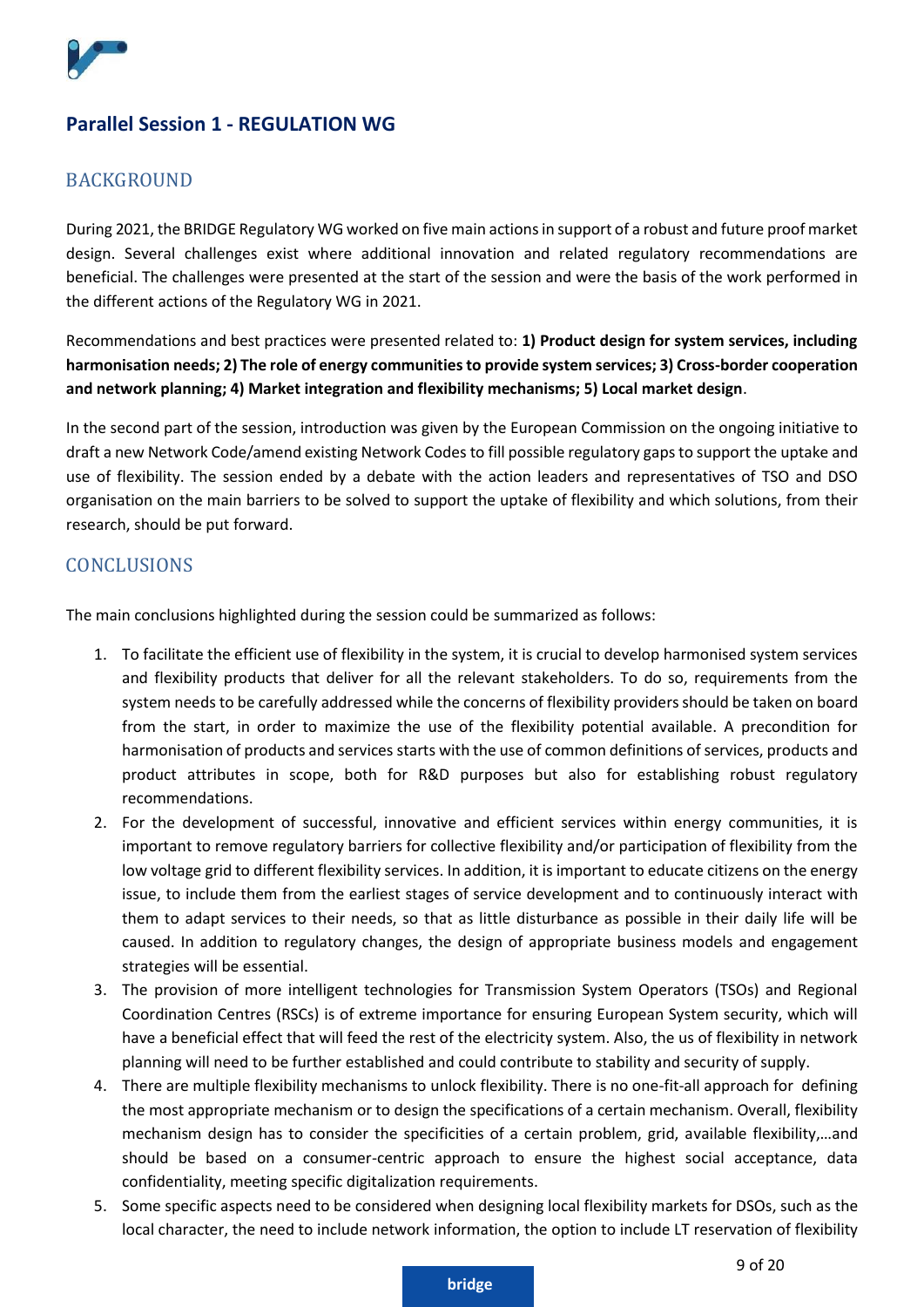

and the integration with other flexibility solutions such as dynamic connection agreements, dynamic grid tariffs and technical solutions using grid assets. Further R&D is needed to define how different flexibility mechanisms need to be designed to maximally unlock flexibility from the end consumer.

- 6. In view of the discussion on the amended/new NC for flexibility, it is important to determine if a certain barrier needs new regulation or needs further implementation of existing regulation. In case of new regulation, it needs to be determined if an amendment of the existing NCs or a new NCs is most appropriate. Overall, it remains important to find the right balance between harmonized European regulation and national regulation in order not to block innovation.
- 7. Important attention points to further unlock the use of flexibility for system needs were highlighted:
	- a. business models for flexibility providers does not allow sufficient value stacking, resulting in nonviable business models – there is need for smart integration of different markets/services across time and voltage levels to facilitate the value stacking needed to offer flexibility in an economic sustainable way.
	- b. The use of flexibility by DSOs is new and not yet implemented at large scale. This implies a need for standardized requirements of products, services, local market processes but also related processes for data access, data sharing,..to be put in place.
- 8. Smart solutions are needed to support the wide use of flexibility, ensuring interoperability, smart coordination between all stakeholders, inclusion of consumer flexibility while keeping the highest standards for network planning, operation and overall security and quality of supply. Innovations in R&D projects are a valuable source to test in a safe environment the innovations needed. The outcome of these R&D projects should be actively communicated and discussed with the R&D community, representatives of system operators, policy makers and regulators.

# <span id="page-9-0"></span>NEXT STEPS

- 1) The BRIDGE Regulatory WG will reach out to find synergies and options for cooperation with ETIP SNET and ISGAN.
	- a. Meeting to be organized between BRIDGE Regulatory WG, ISGAN and ETIP SNET in April 2022 to define common topics of interest + define how cooperation will happen in practice (joint workshop, joint paper,…). Focus will be on actions that could take place in 2022.
- 2) The BRIDGE Regulatory WG would like to organize a focused interaction between BRIDGE Projects, representatives of ACER, EC and Sector organisations of SOs.
	- a. Goal of the meeting: present and discuss best practices, recommendations and solutions that could be in support of the ongoing initiative for an update of existing NCs or the new NC on Flexibility.
	- b. Timing of this workshop would be the second or third quarter of 2022. Main topics
	- c. Main topics in scope: market access, product design and market processes (procurement, activation, settlement)
- 3) The BRIDGE Regulatory WG will continue the cooperation with other BRIDGE WG to maximize synergies:
	- a. Meeting to be scheduled in Q2 2022 between chairs of different WGs to define cross-cutting topics where a joint initiative could be beneficial (common report, joint workshop,…)
	- b. Topics flagged during the session:
		- i. **Consumer-centricity:** joint action between Regulatory WG and Consumer and Citizen Engagement WG to determine for which actions a joint initiative is valuable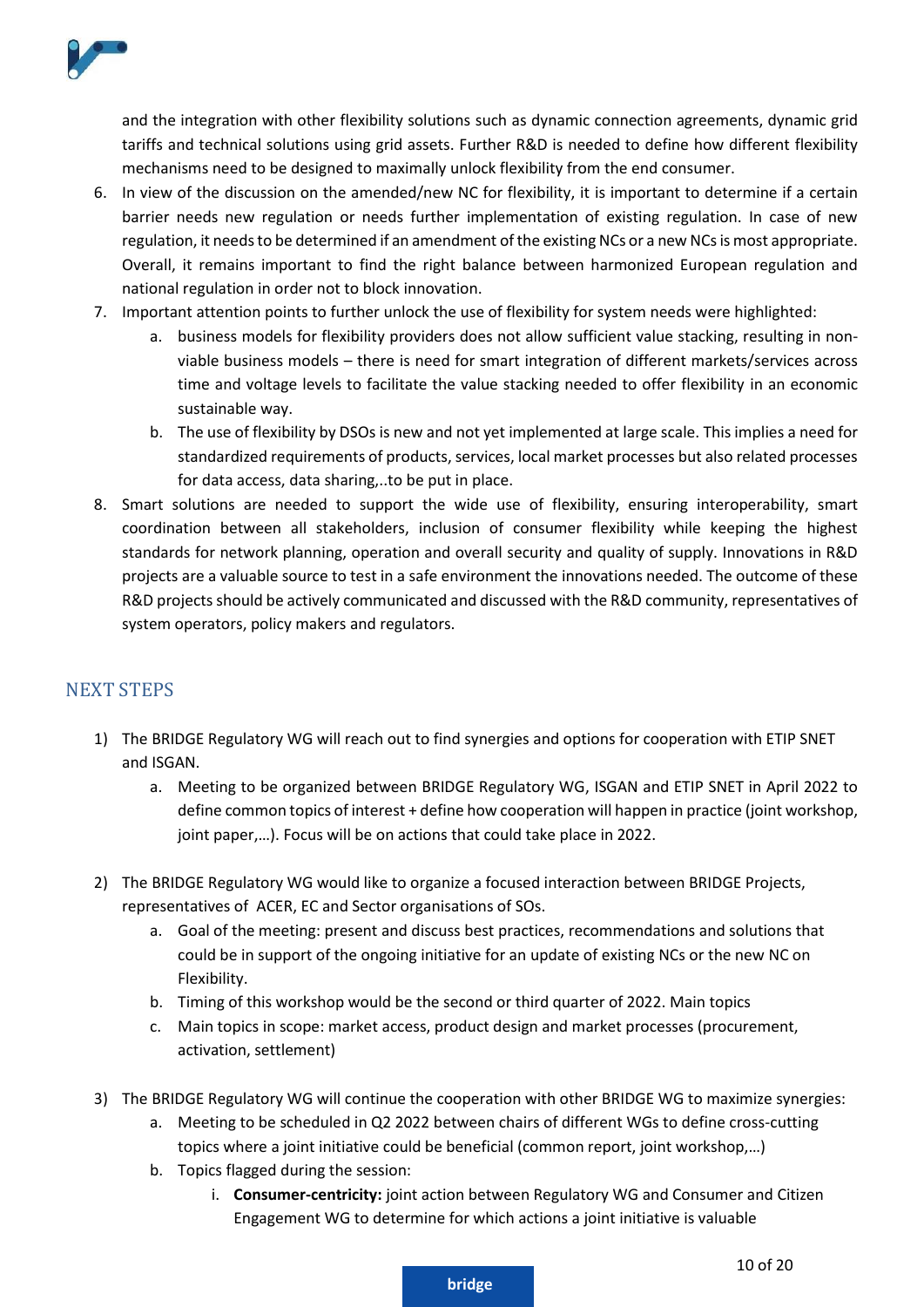

- ii. **Sector integration** -> joint activity with Data Management WG and Business Model WG to determine 1) for which business model value is the highest 2) what are implications for data and 3) what should be adapted in the regulatory framework to maximize the potential
- iii. **Use case repository**: **harmonisation** efforts by streamlining definitions on products, services, market concepts, collective actions,… -> output could be part of building blocks use case repository – joint action with Data Management WG

#### 4) **Preparation Work Plan Bridge Regulatory WG:**

a. The work plan will use the structure of 2021 as a basis, but the individual actions will be refined in the coming weeks. Project representatives part of the Regulatory WG will be contacted by the end of April to answer a survey to highlight which topics will be a priority for their project in 2022. Based on the outcome of this survey, priority actions will be defined and action leaders assigned.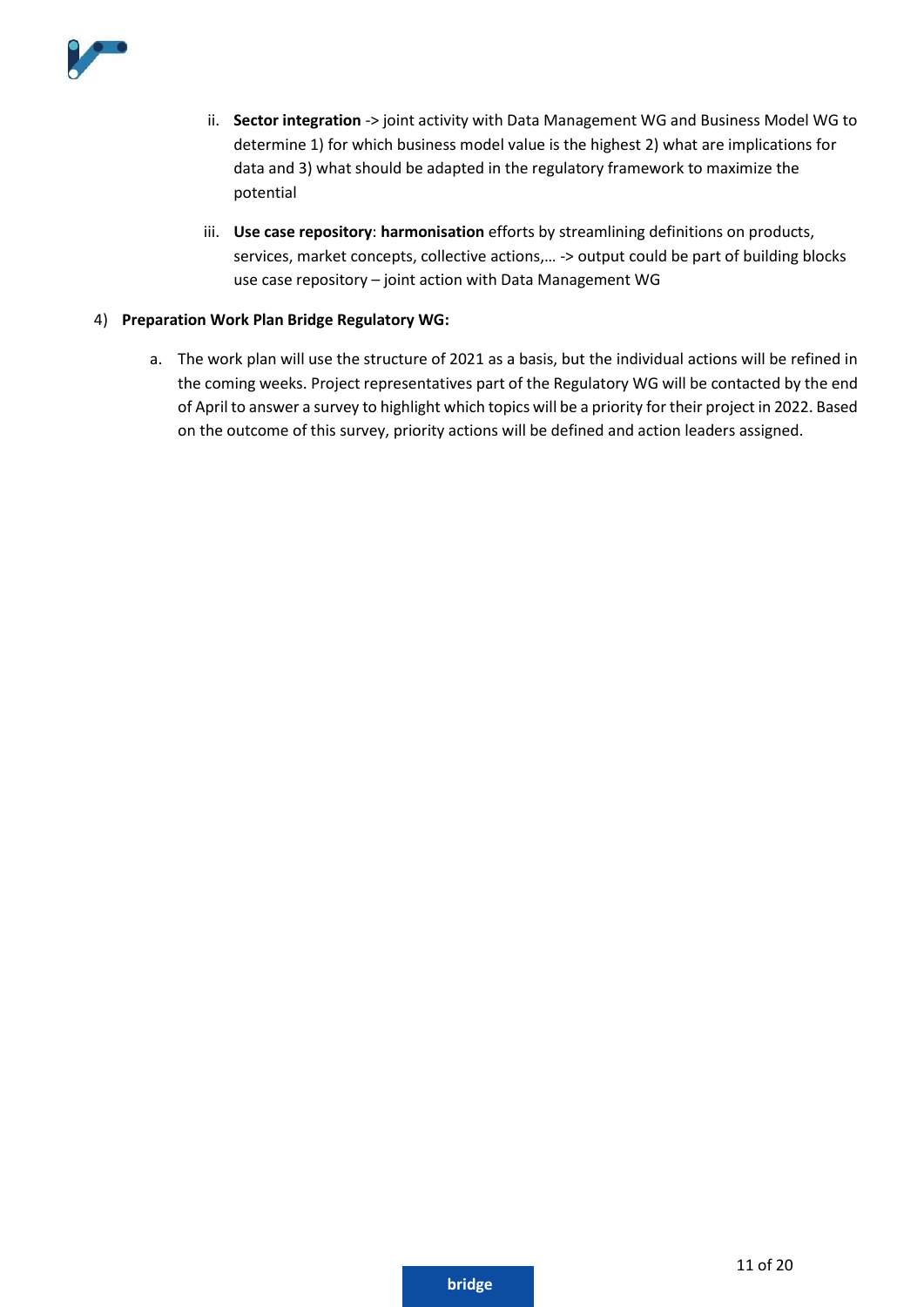

# <span id="page-11-1"></span><span id="page-11-0"></span>**Parallel Session 2 - STORAGE**

#### **BACKGROUND**

(RES-) storage is more important than ever in current crisis situation and given "Fit for 55" legislation in the pipeline.

No mapping currently exists on who does what on storage within BRIDGE projects. BRIDGE brochure provides some information, but more is needed in this respect. Therefore, technical expertise from BRIDGE projects should feed more effectively into policy-making on storage. Next occasion for that would be a possible EC Staff Working Document on Storage. Also European Court of Auditors expressed interest to have better information on storage, in particular battery storage.

Big interest on EC side to have closer exchange with BRIDGE projects on storage, including 3 SET-Plan DGs and 2 executive agencies. There is also a clear need to bring closer 3 R&I storage-related fora followed by DG-ENER: BRIDGE, Storage WG of ETIP-SNET, Stationary integration WG of Batteries Europe. Other storage-related EU fora to be considered at a later stage. CONCLUSIONS

<span id="page-11-2"></span>Commission aims to have a clearer mapping of storage aspects within the BRIDGE projects.

It also needs a small group of key BRIDGE experts (~5) to provide it with ad hoc punctual advice. Work of permanent WGs of BRIDGE would still include storage, but experts from the small experts group can provide facilitation.

#### <span id="page-11-3"></span>NEXT STEPS

Short survey to be the support team & EC to identify who does what within BRIDGE projects on storage:

- what storage (sub-)type and how is integrated in each project, purpose of R&I, lessons learned, key storage expert of the project
- questions about possible experts who could periodically consult EC and liaise with permanent WGs

BRIDGE Projects will provide one page on storage aspects per project (character number in survey will be limited)

This is to be followed by basic mapping of projects and selection of the initial group of 5 experts.

<span id="page-11-4"></span>The objective is to align ongoing actions and priorities within other stakeholder groups addressing storage such as: ETIP SNET WG2 – Storage, EASE – European Association for Storage of Energy or Batteries Europe. The Info exchange interaction between these different storage R&I forums will be streamlined before summer break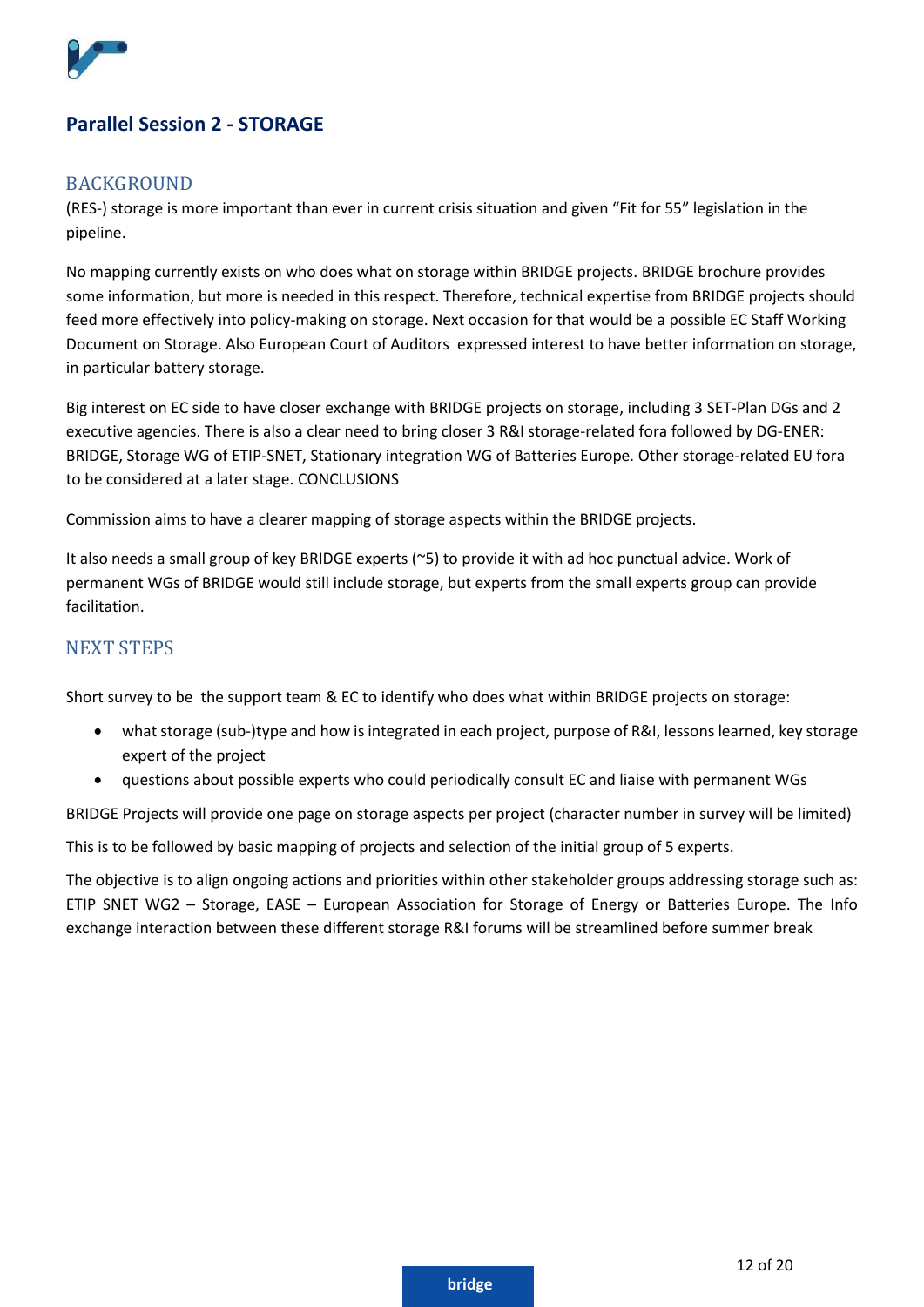

# **Parallel Session 3 - CONSUMER & CITIZEN ENGAGEMENT**

#### <span id="page-12-0"></span>BACKGROUND

The Consumer and Citizen Engagement Working Group (CCE WG), previously Consumer Engagement, is part of the BRIDGE initiative and aims at creating a structured cross-cutting understanding of the role and methodologies of engagement in European R&I projects.

#### <span id="page-12-1"></span>CONCLUSIONS

In 2022 the Working Group on Citizen and Consumer Engagement decided to review and update the structure of the working groups and focus topics. As a result of this analytic and discursive exercise the CCE WG decided to further explore the issue of engagement in European R&I projects by focussing on three core aspects, i.e. indicators of engagement, use and development of smart tools and strategies of engagement.

Collectively, the following knowledge gaps and issues were identified which the Working Group aims to tackle during the year 2022 and until the General Assembly in 2023:

| This Subgroup will collect indicators of consumer engagement tackling the following areas:<br><b>Baseline of indicators</b><br>$\bullet$<br>Interaction of indicators<br>$\bullet$<br>Indicators over time<br>$\bullet$<br>Contextualization of indicators<br>$\bullet$                                                                                                                                                      |
|------------------------------------------------------------------------------------------------------------------------------------------------------------------------------------------------------------------------------------------------------------------------------------------------------------------------------------------------------------------------------------------------------------------------------|
| This Subgroup will collect an exhaustive list of tools and technologies supporting consumer<br>participation and the way tools are supporting the involvement of consumers. It will cover the<br>following areas:<br>Type of tools (awareness raising vs action oriented)<br>Design Thinking as enabling method<br>$\bullet$<br>Replicabilty and scalability<br>$\bullet$<br>Identification of best practices                |
| This Subgroup will collect strategies and methods used by the projects to engage consumers<br>and citizens through collective action schemes.<br>Merge insights from stakeholder categorization with strategy mapping<br>$\bullet$<br>Consider issue of flexibility (changing strategies as project procedes) and<br>$\bullet$<br>contextual factors<br>Explore collaboration with other WGS (BM & Regulations)<br>$\bullet$ |
|                                                                                                                                                                                                                                                                                                                                                                                                                              |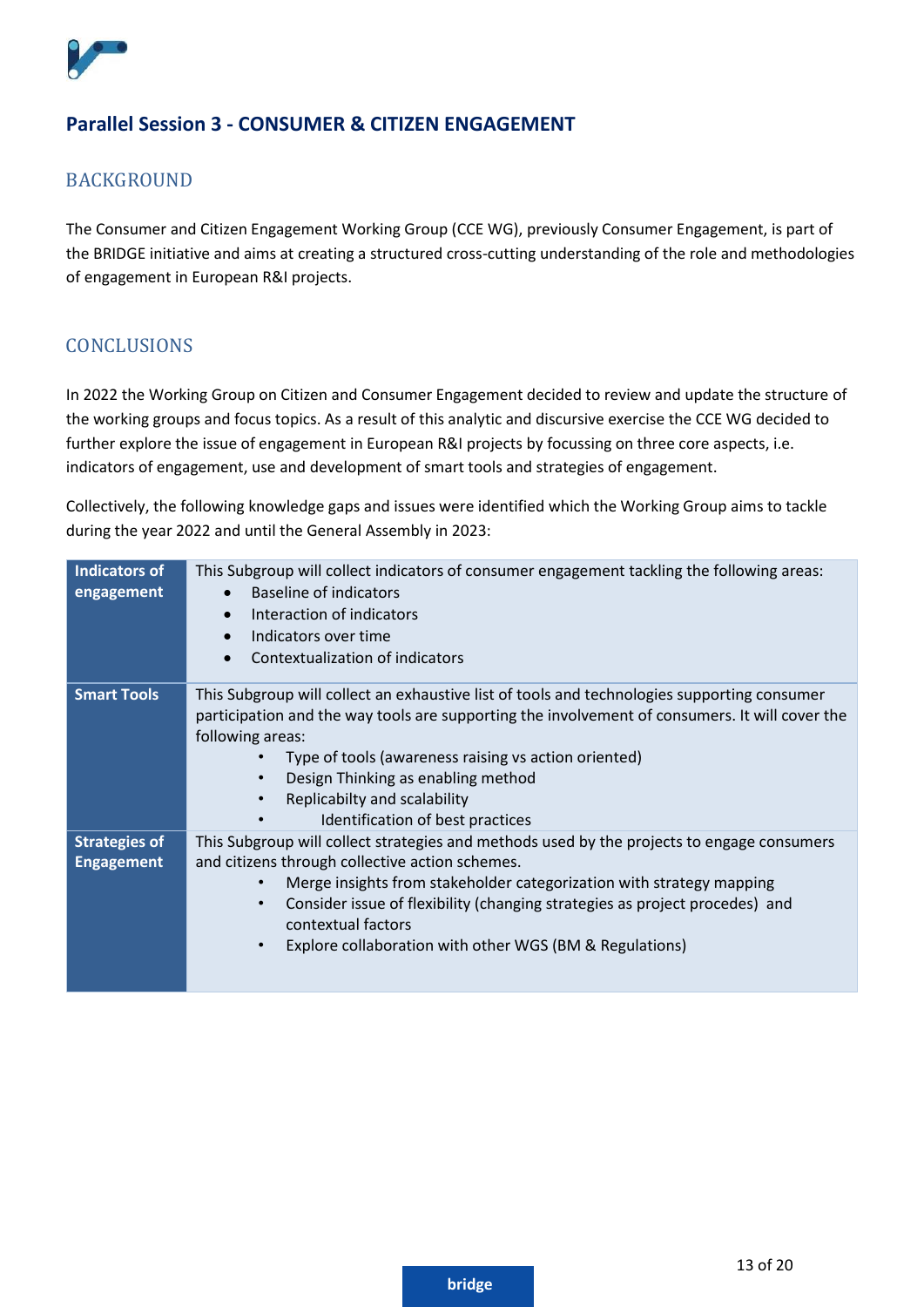

# <span id="page-13-0"></span>NEXT STEPS

#### **Planning and alignment**

The WG has set out a meeting schedule, both on subgroup, WG level and leader's level. Monthly SG level meetings, and bi-monthly leaders and WG level meetings will ensure the alignment of the WG. This provides a structured working environment while simultaneously allowing future potential readjustments.

#### **Defining Deliverables**

To deliver concrete and (policy-) relevant output/input to relevant stakeholders both within and outside the EC the WG will further concretize her intended deliverables during the upcoming meetings (May/June). The scope agreed during the GA and subsequent leader's and SG meetings provides the broader framework for this.

#### **Reaching out**

To make sure BRIDGES' knowledge fruits are reaped the WG will reach out to sister WGs. To do so, the Consumer & Citizen Engagement Working Group will work on more direct communication channels between projects and working groups. More precisely, the CCE WG will get in touch and explore potential collaboration with:

- The Data Management Working Group
- The Business Models Working Group
- The Regulatory Working Group

The first meetings are planned to take place in early summer.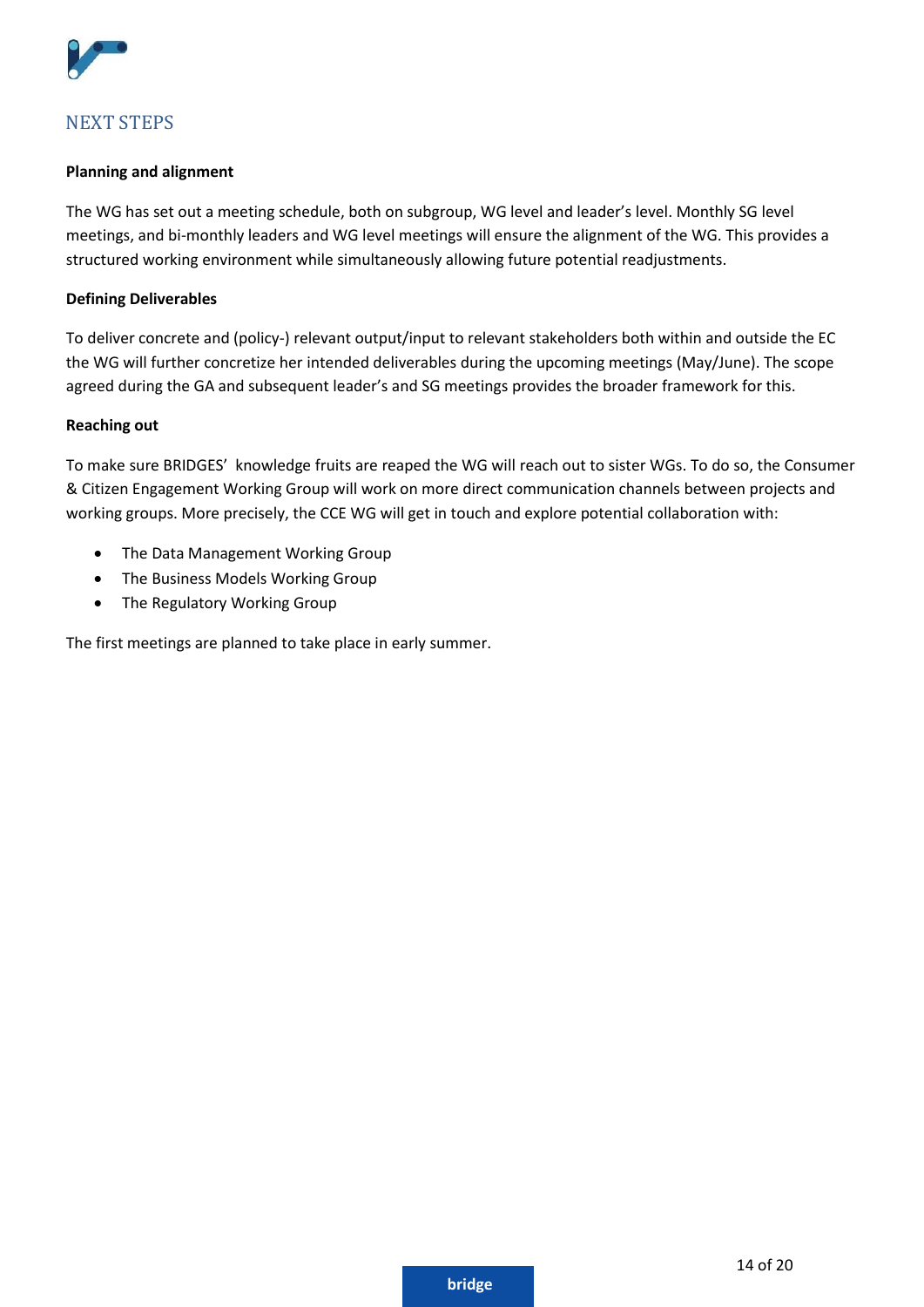

# <span id="page-14-0"></span>**Parallel Session 4.1 - DATA MANAGEMENT WG 1/2 (22nd March)**

#### <span id="page-14-1"></span>**BACKGROUND**

**Interoperability of demand-side flexibility and home appliances**: Based on the work done in BRIDGE since 2020 on the interoperability of flexibility assets, and the on-going or upcoming activities from InterConnect H2020 project (interoperable and smart homes and grids), EC DG Energy and Joint Research Center (JRC) (energy smart appliances) and IntNet HE project (interoperability community support action), the purpose of this session was to discuss about practical solutions to enable the interoperability of demand-side flexibility and home appliances, at several levels: (1) use-cases and system design, (2) interoperability framework for smart grid and smart homes and (3) interoperability testing and certification.

# <span id="page-14-2"></span>**CONCLUSIONS**

Regarding the interoperability of flexibility assets:

- The common denominator between the projects should be the roles and processes: the Generic Business Processes (GBPs) developed as part of Action #3 are a good starting point and should be further enhanced (beyond flexibility + cross-sector) and shared beyond the Data Management WG
- The flexibility settlement is complex and should be further studied

Regarding the interoperability of home appliances:

- Many work has been performed since 2012 (Ecodesign WP, JRC SGIL, SMART studies (⇒ SAREF), InterConnect) and further work is planned (IntNet, OneNet forum, LCA Data, SmartBuilt4EU, …)
- Several projects have faced the issue of interoperability of home appliances: most project rely on adapters and a common language. Functional and technical synergies between projects should be explored (incl. open source repository of adapters?).

# <span id="page-14-3"></span>NEXT STEPS

- Pursue the work on Reference Framework / GBPs, beyond flexibility, in cooperation with other WGs and as an input to the BRIDGE use-case repository
- Investigate flexibility settlement in current and past projects, but also existing initiatives and SDOs
- Cooperate with BRIDGE user group on standards (catalogue/landscape, contribution, …)
- Characterize the solutions used by BRIDGE projects to achieve home appliances interoperability, in particular the used "common languages" and the developed adapters
- Investigate the functional commonalities of home appliances among BRIDGE projects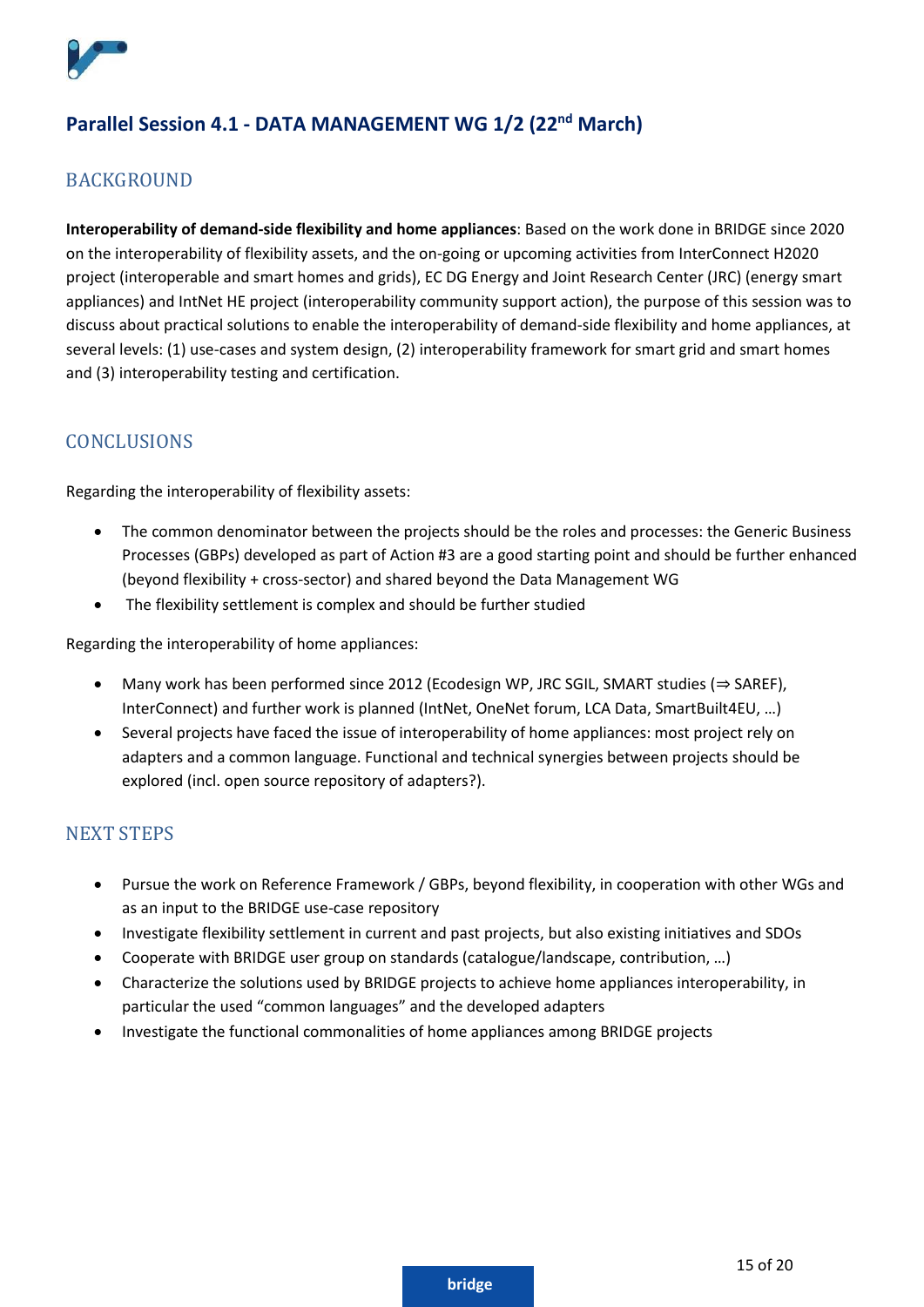

# <span id="page-15-0"></span>**Parallel Session 4.2 - DATA MANAGEMENT WG 1/2 (23rd March)**

# <span id="page-15-1"></span>**BACKGROUND**

**Scale-up and replication of the energy (and cross-sector) data exchange at EU level**: Based on the work done in BRIDGE since 2020 on the EU data exchange reference architecture (DERA), the use-case repository and the contribution of BRIDGE projects to standardisation, the purpose of this session was to discuss about activities enabling the scale-up and replication of the energy and cross-sector data exchange at EU level from several interoperability angles: (1) mapping the demonstrations to EU data exchange reference architecture (2) alignment and synergies from using a cross-projects repository of use-cases and (3) facilitating the market processes through standardisation.

# <span id="page-15-2"></span>**CONCLUSIONS**

<span id="page-15-3"></span>Regarding the BRIDGE data exchange reference architecture (DERA 2.0):

• The main target of the session was to discuss on next steps. However, it could be concluded that while the reference architecture is quite mature (though probably can never be "ready") its practical usability should be considered. Also, it was recognised that DERA is a useful building block of the Data Space and should be therefore considered in DoEAP.

Regarding the BRIDGE use-case repository:

- The validation of the use case repository has been an iterative process that allowed the projects to evaluate the tool and send feedback for improving the repository in the new versions.
- To increase the visibility of the repository and ease its maintenance, it will be integrated with the new BRIDGE website when fully operational.

Regarding the BRIDGE contribution to standardisation:

- BRIDGE projects explore complex models, that might not be addressed by existing standards. This is why new solutions are often developed in these projects, however is it first important to better educate on how to identify and apply the right set of standards. CEN/CLC/ETSI CG-SG can help on this matter.
- For BRIDGE projects, the expected benefits from BRIDGE User Group are to easily suggest changes to standards and to get support on standards use e.g. on CIM modelling.

# NEXT STEPS

- Better integrate the activities from all the Data Management WG Actions
- Contribute to the Digitalisation of Energy Action Plan (DoEAP), in particular with the DERA
- Continue the work on the Data Exchange Reference Architecture (DERA)
	- $\circ$  Develop a practical tool for implementing DERA in individual projects: architecture modelling? continue pilot implementation? improve visualisation?
	- o Focus on (cross-sector) data spaces: engage closely new projects on Energy Data Spaces, complement DERA with services of e.g. Gaia-X and Data Space Business Alliance
	- o Add a data governance layer to the reference architecture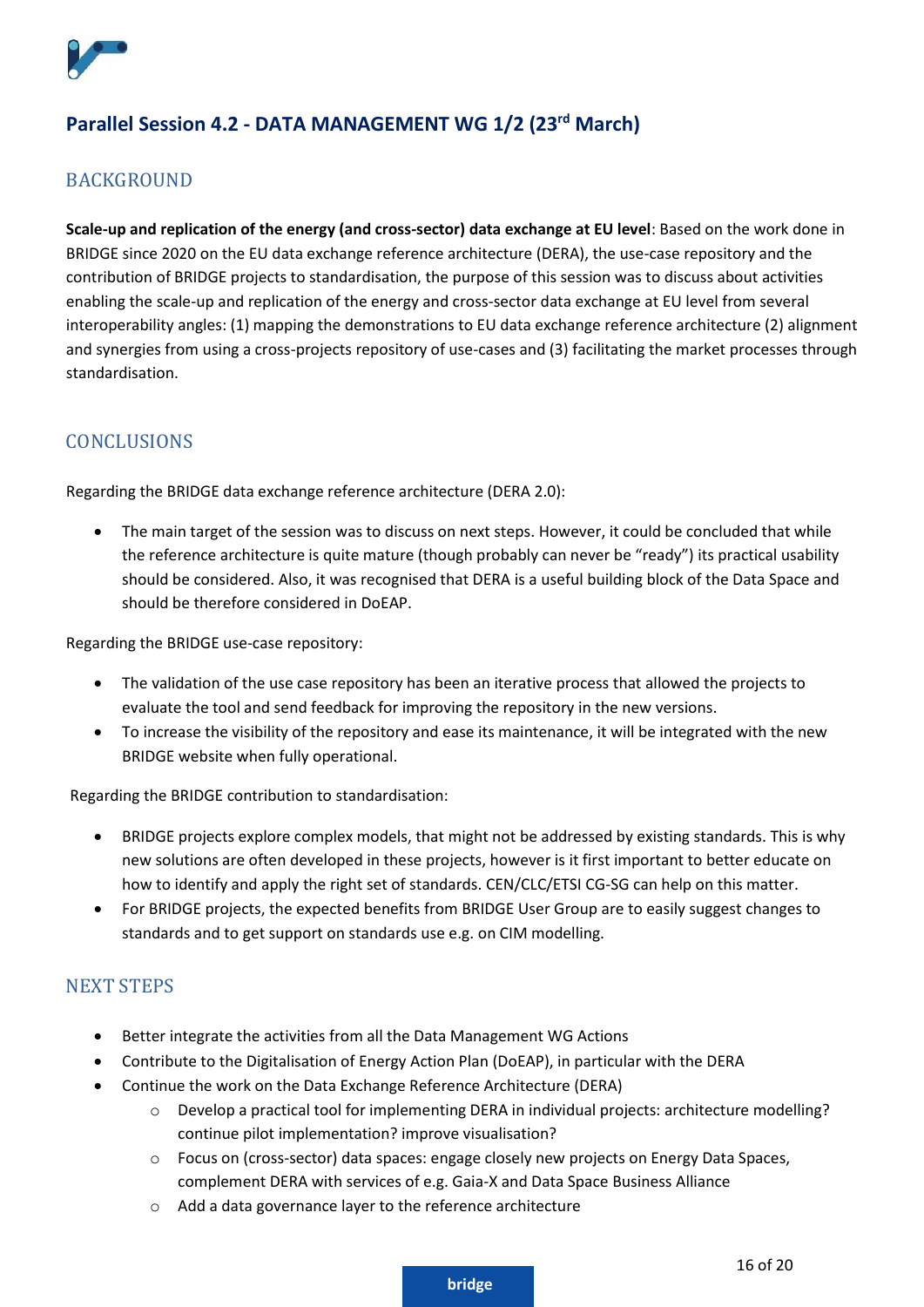

- Set the governance, tools and processes to support a wider use of the BRIDGE use-case repository by current and future projects and beyond the Data Management WG:
	- o Migrate the UC repository to the new BRIDGE website, once it is released
	- o Define the future governance: how the codebase will be managed? how the new requests will be processed? who will support the users? who will moderate the content of the use-cases? how the use-cases lifecycle will be considered? etc.
	- o Explore and prioritize additional identified items: group the use-cases; integrate the UC repository into the HEU work programme; use a standard vocabulary (roles, functions) for UC description; open access beyond BRIDGE; align with Smart Grid Task Force (SGTF) use cases.
- Set-up the BRIDGE User Group and its liaison with CEN/CLC/ETSI CG-SG & ENTSO-E CIM EG, and launch its first activities: education of BRIDGE projects on CG-SG methodology and standards, support of BRIDGE projects on standards' use, discussion on standards maintenance requests, …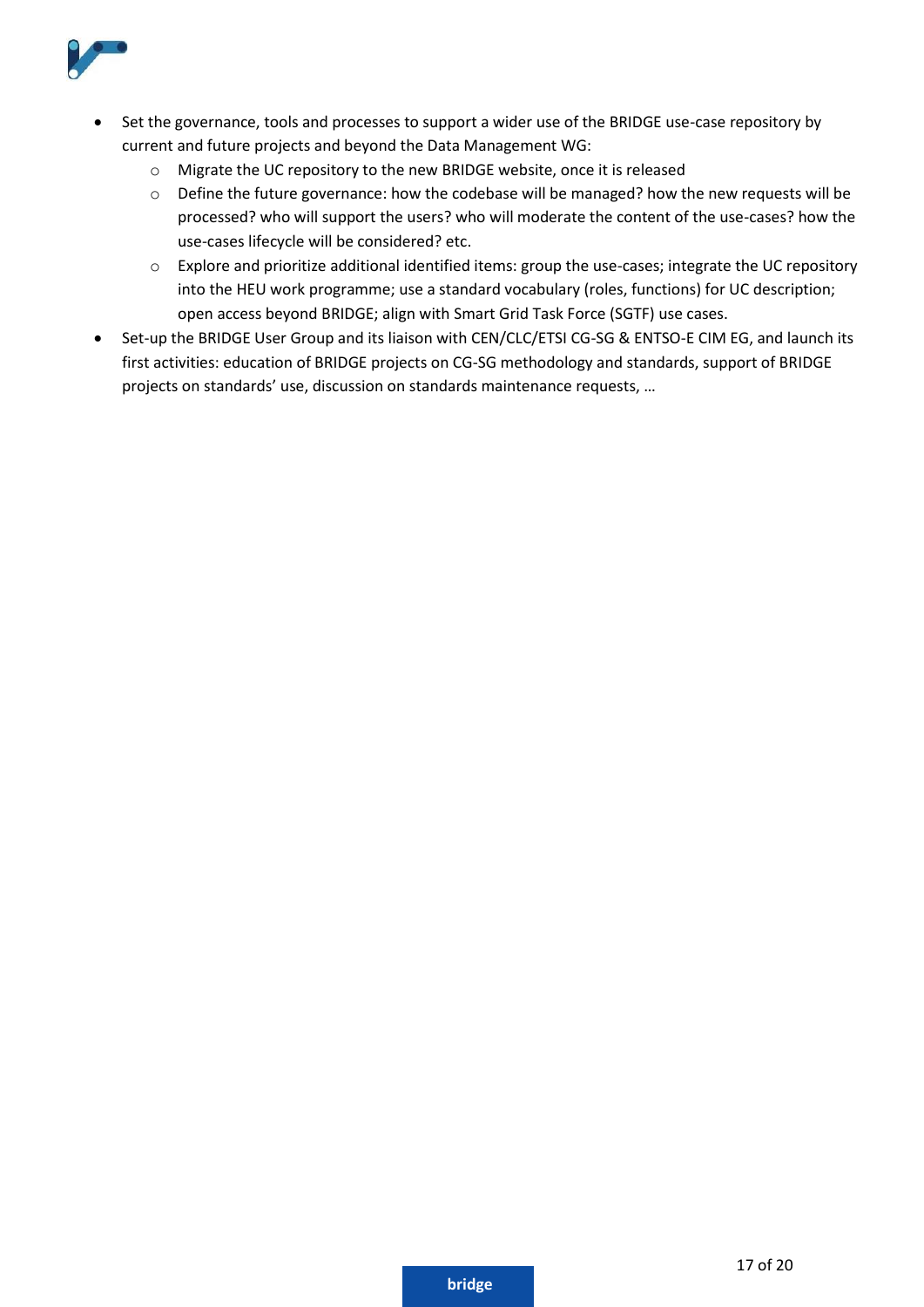

# <span id="page-17-0"></span>**Parallel Session 5 – Business Models**

#### <span id="page-17-1"></span>**BACKGROUND**

The Business Models Working Group (BM WG) has been successfully reactivated in summer 2021 after a two-year hiatus following the completion of the main activities. While some of the associated topics were addressed during that period by the newly established Task Forces, concentrated activities on business model definition and investigation were identified and posed as a requirement in H2020 and HE calls.

The relaunch of the BM WG has seen 41 projects and 93 individuals expressing interest to cooperate in the BM WG, as many BRIDGE projects address the business-, economic- and general value-oriented aspects of the services and activities pursued. The reactivation of the BM WG aimed to leverage the work already done in these projects.

The topic at which the work in the year 2021 aimed was **Investigation of relationship of Use Cases (UC) and cross-domain Business Models.** The work was structured around the following three distinct Tasks:

- **Task 1**: Definition of the Value Analysis Methodology, covering the relationship of Use Cases, Business Models, Services, Actors, and value chain segments
- **Task 2:** Define Identify the best practice for monitoring and impact analysis of Use Case demonstrations using standardized Key Performance Indicators.
- **Task 3**: Highlight concrete results from projects, and identify good practices and possible barriers to be used in benchmarking (e.g. examples of benefits).

The three tasks jointly prepared a questionnaire that was launched online in December 2021 and sent to over 50 projects. From those, 32 responses were received and the insights complemented the results of the desktop research and the WG participants' contribution to prepare the first year report of the BM WG.

# <span id="page-17-3"></span><span id="page-17-2"></span>**CONCLUSIONS**

#### Main key statements of the work in 2021

#### **Task 1**: **Define the Value Analysis Methodology, covering the relationship of Use Cases, Business Models, Services, Actors, and value chain segments**

The task has introduced clustering of projects and identification of current situation, barriers and trends to identify a common Business Canvas. The clusters employed included:

- Demand response
- Flexibility provision
- Energy Communities
- Bulk RES selling.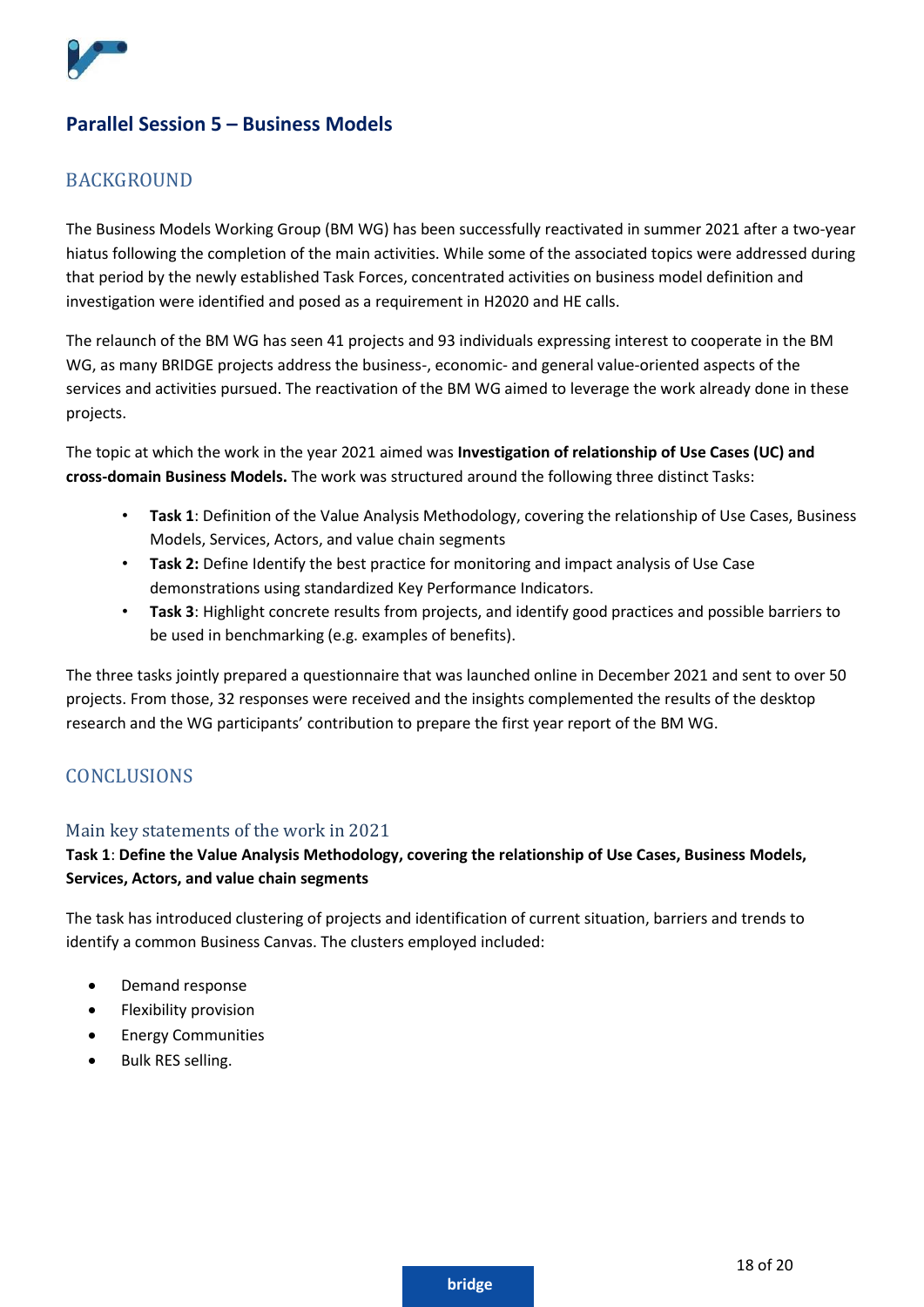

#### **Task 2**: **Identify the best practice for monitoring and impact analysis of Use Case demonstrations using standardized Key Performance Indicators.**

Among the key insights of this task were:

- Foundation for KPI development is solid and Horizon projects are resulting in excellent library of Key Performance Indicators (KPIs) associated with smart grid use cases.
- There WG is well positioned to continue to build KPI library and develop dashboards and visualizations to derive maximum value from the KPIs.
- Indicators used in the KPIs should be correlated with category descriptors (Stakeholders, Domains or Categories, Smart Grid Technologies and Systems, High Level Use Cases, Value Propositions, Primary Objectives, Secondary Objectives).

#### **Task 3**: **Highlight concrete results from projects, and identify good practices and possible barriers to be used in benchmarking.**

Among the good practices identified by the Task are:

- In BM tools, the BM canvas is the most frequently used tool.
- The most useful BM development approach are targeted workshops.
- Key Exploitable Results & IPR: while some projects have several well defined KERs from the very beginning, in most projects they are typically defined in the last third of the project duration.
- There are currently no common tools or methodologies to characterize KERs.
- The identified barriers include:
	- o Regulatory barriers: market access, legislative, participation in markets;
	- o Digitalization barriers: integration and handling of data, followed by privacy.

#### Overall Conclusions

- 1. Business models are always highly context-specific and reflect the geographical, cultural as well as economic and regulatory aspects of any Member State.
- 2. There is a need to have new, innovative tools and solutions to facilitate the energy challenges, business models that facilitate the regulatory process and link these to specific KPIs to be utilized in the future by other EU projects.
- 3. A repository of use cases and business model patterns would be helpful for new projects as well as external stakeholders to see concrete examples that they can relate to in their own business.
- 4. KPI development: There is an opportunity for on-going library development identifying standards calculations for KPIs. KPI categorization will help but the KPI definitions should be dynamic as innovation happens both in business and technology. Definition of a standard process could be helpful for the creation of new business models and for capturing their benefits.
- 5. It is important to have different / multiple value streams and to identify the type of created value (energy, grid etc). This value should also consider social values and the revenue streams of non-energy (consumer oriented) services.
- 6. Due to the perceived lack of some regulatory aspects that could support such new BM, regulatory sand-boxes should be proposed that could facilitate the tests of new ideas/approaches.

19 of 20